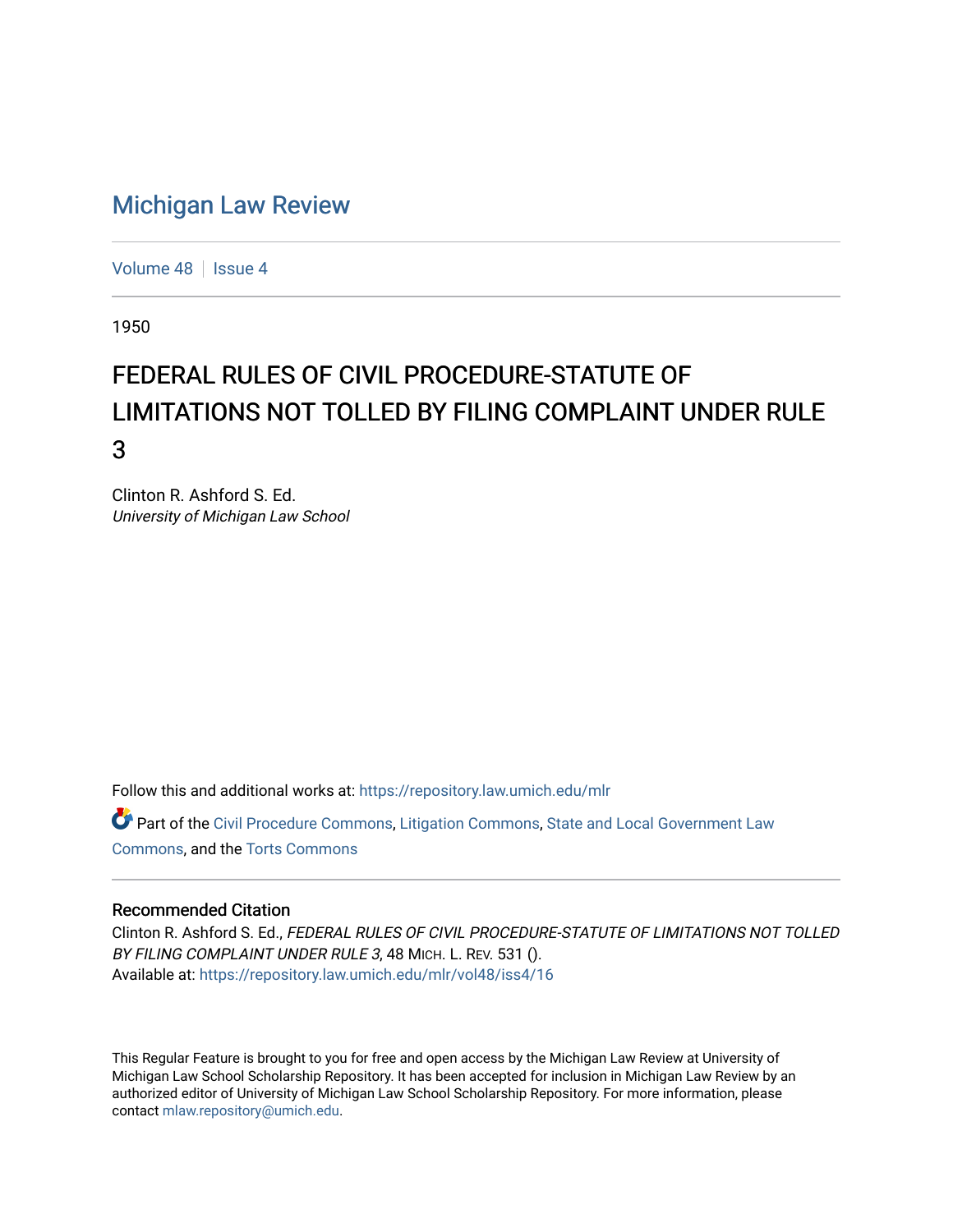1950] RECENT DECISIONS 531

FEDERAL RuLEs OF CIVIL PROCEDURE-STATUTE OF LIMITATIONS NoT ToLLED BY FILING COMPLAINT UNDER RuLE 3-Plaintiff's cause of action arose out of a highway accident that occurred on October 1, 1943. Basing jurisdiction on diversity of citizenship, he brought suit in a United States District Court in Kansas. The complaint was filed on September 4, 1945, and defendant was served on December 28, 1945. In Kansas, the two-year statute of limitations applicable to such tort claims is tolled by service on the defendant, not by filing the complaint. *Held*, plaintiff is barred by the Kansas statute of limitations. *Ragan v. Merchants Transfer* & *Warehouse Co., Inc.,* (U.S. 1949) 69 S.Ct. 1233.

Rule 3 of the Rules of Civil Procedure for the District Courts of the United States provides: "A civil action is commenced by filing a complaint with the court."<sup>1</sup> This rule has been construed by federal district and circuit courts as governing not merely how an action is commenced, but also when it is com· menced.2 The reason for the Supreme Court's holding becomes clear when the history of the governing law and procedure in federal courts is examined. In 1938, the Supreme Court re-interpreted the Rules of Decision Act3 and held that state decisional as well as statutory law should govern "substantive" matters in the federal courts.4 In the same year, the Supreme Court promulgated the Rules of Civil Procedure.<sup>5</sup> For purposes of determining whether a given rule is "substantive" or "procedural," and hence whether it is binding upon a federal court, the Supreme Court has demonstrated that conllict of laws characterizations do not control.<sup>6</sup> For all practical purposes, the substance-procedure dichotomy seems to have disappeared. The controlling factor now appears to be whether application of the state rule will significantly affect the outcome of the litiga-

1 Promulgated by the Supreme Court under authority of the Enabling Act of 1934, 48 Stat. L. 1064 (1934), as revised, 28 U.S.C. (1948) §2072. The Rules became effective Sept. 16, 1938.

<sup>2</sup>Cases cited note 8, infra. The Advisory Committee's note to Rule 3 left open the question whether filing the complaint would toll a state statute of limitations. Note that the Enabling Act provided, "Said rules shall neither abridge, enlarge, nor modify the substantive rights of any litigant."

<sup>3</sup> "The laws of the several states . . . shall be regarded as rules of decision . . . in the courts of the United States, in cases where they apply." Judiciary Act of 1789, c. 20, §34, 1 Stat. L. 92 (1848), as revised 28 U.S.C. (1948) §1652.

<sup>4</sup>Erie Railroad Co. v. Tompkins, 304 U.S. 64, 58 S.Ct. 817 (1938). Formerly, under the interpretation given the act by Swift v. Tyson, 16 Pet. (41 U.S.) 1 (1842), the federal courts were required to follow state statutes and court decisions pertaining to matters of local law only; they were free to make their own decisions on questions of general law.

<sup>5</sup>Note 1, supra. Prior to adoption of the Rules, federal courts were required to follow the procedure of the courts of the state in which they were sitting "as near as may be." Con· formity Act of 1872, 17 Stat. L. 197 (1873), repealed by P.L. 773, 80th Cong., 2d sess., c. 646 Qune 25, 1948).

<sup>6</sup>Burden of proof has usually been labeled "procedural" for conflicts purposes. Yet the state rule regarding burden of proof has been held binding on federal and district courts: Cities Service Oil Co. v. Dunlap, 308 U.S. 208, 60 S.Ct. 201 (1939); Palmer v. Hoffman, 318 U.S. 109, 63 S.Ct. 477 (1943).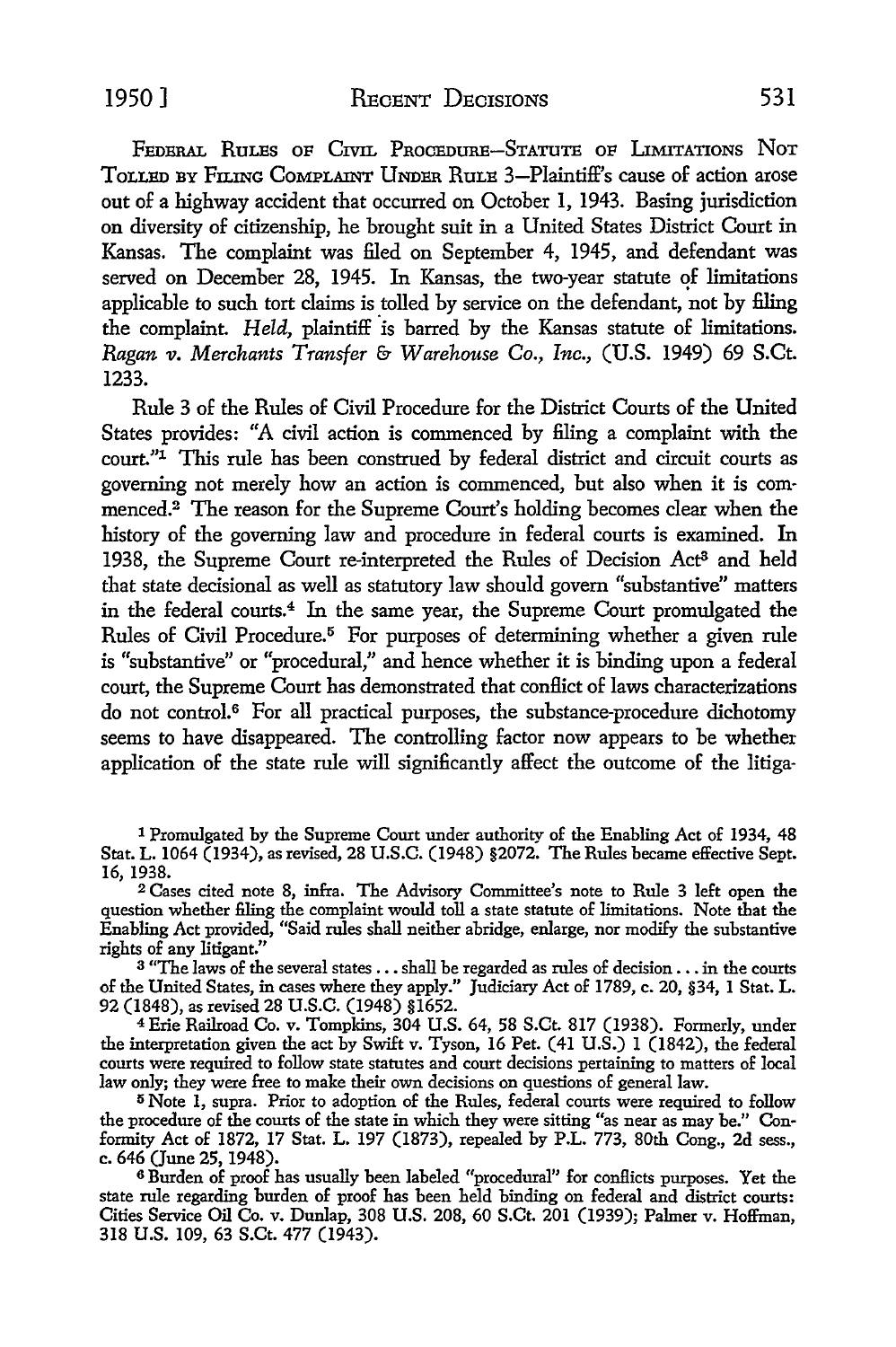tion; if so, the federal court must apply it.<sup>7</sup> While the federal courts have applied state statutes of limitations·in legal actions, they have generally held that filing the complaint tolled the statute, regardless of the state rule on this point.<sup>8</sup> In actions equitable in nature they have applied state statutes of limitations, or the doctrine of laches, depending upon the circumstances of the case.<sup>9</sup> The procedure in equity suits was changed by *Guaranty Trust Co. v.* York.10 Therein, the Supreme Court characterized a United States District Court, having jurisdiction merely by reason of diversity of citizenship, as "only another court of the State"<sup>11</sup> and held that it was required to apply the state statute of limitations.12 The principal case requires a district court, in legal actions, to apply not only the state statute of limitations but also the state rule governing the manner in which it is tolled.13 It is clear, then, that the "outcome of the litigation" test continues to be the guide in determining whether a state rule, which might be classified as procedural for some purposes, must be applied by a district court in diversity cases.14 Whatever may be said of the propriety of the test,15 it effectuates the

<sup>7</sup>"And so the question is not whether a statute of limitations is deemed a matter of 'procedure' in some sense. The question is whether such a statute concerns merely the manner and the means by which a right to recover, as recognized by the State, is enforced, or whether such statutory limitation is a matter of substance in the aspect that alone is relevant to our problem, namely, does it significantly affect the result of a litigation for a federal court to disregard a law of a State that would be controlling in an action upon the same claim by the same parties in a State court?" Guaranty Trust Co. v. York, 326 U.S. 99 at 109, 65 S.Ct. 1464 (1945).

s Gallagher v. Carroll, (D.C. N.Y. 1939) 27 F. Supp. 568; Schram v. Koppin, (D.C. Mich. 1940) 35 F. Supp. 313; O'Leary v. Loftin, (D.C. N.Y. 1942) 3 F.R.D. 36; Reynolds v. Needle, (App. D.C. 1942) 132 F. (2d) 161; International Pulp Equipment Co. v. St. Regis Kraft Co., (D.C. Del. 1944) 55 F. Supp. 860; Isaacks v. Jeffers, (C.C.A. 10th, 1944) 144 F. (2d) 26, cert. den. 323 U.S. 781, 65 S.Ct. 270 (1944); Krisor v. Watts, (D.C. Wis. 1945) 61 F. Supp. 845; Fleming v. Weisberg, (D.C. N.Y. 1947) 7 F.R.D. 47; Robinson v. Waterman S.S. Co., (D.C. N.J. 1947) 7 F.R.D. 51; *contra:* Yudin v. Carroll, (D. C. Ark. 1944) 57 F. Supp. 793; Zuckerman v. McCulley, (C.C.A. 8th, 1948) 170 F. (2d) 1015.

<sup>9</sup>3 OHLINGER, FEDERAL PRACTICE 20 (1948); 2 MooRE, FEDERAL PRACTICE, 2d ed., 733 (1948).

<sup>10</sup>326 U.S. 99, 65 S.Ct. 1464 (1945). See also Cope v. Anderson, 331 U.S. 461, 67 S.Ct. 1340 (1947).<br><sup>11</sup> 326 U.S. 99 at 108, 65 S.Ct. 1464 (1945).

<sup>12</sup> But see Holmberg v. Armbrecht, 327 U.S. 392, 66 S.Ct. 582 (1946) wherein the suit was to enforce a right created by federal statute, with the sole remedy in equity. Held:<br>district court not bound by the state statute of limitations; the York case was distinguished.

13 At least where the suit is to enforce a state-created right. The principal case distinguished Bomar v. Keyes, (C.C.A. 2d, 1947) 162 F. (2d) 136, cert. den. 332 U.S. 825, 68 S.Ct. 166 (1947), rehearing den. 332 U.S. 845, 68 S.Ct. 266 (1947). In that case, suit was brought to enforce a right that arose under a federal statute. Held: filing the complaint tolled the state statute of limitations.

<sup>14</sup>It appears that the principle of Erie Railroad Co. v. Tompkins applies only to cases where the federal court has jurisdiction merely by reason of diversity of citizenship, but the Supreme Court has never specifically passed on the point. Stating that it is so limited: 17 HuGHES, FEDERAL PRACTICE 13, §18514 (1940); Parker, "Erie v. Tompkins in Retrospect: An Analysis of its Proper Area and Limits," 35 A.B.A.J. 19 at 85 (1949). *Contra:* Clark, "State Law in the Federal Courts: The Brooding Omnipresence of Erie v. Tompkins," 55

<sup>15</sup> See Justice Rutledge's dissent to the principal case and others in Cohen v. Beneficial Industrial Loan Corp., 69 S.Ct. 1221 at 1231 (1949).